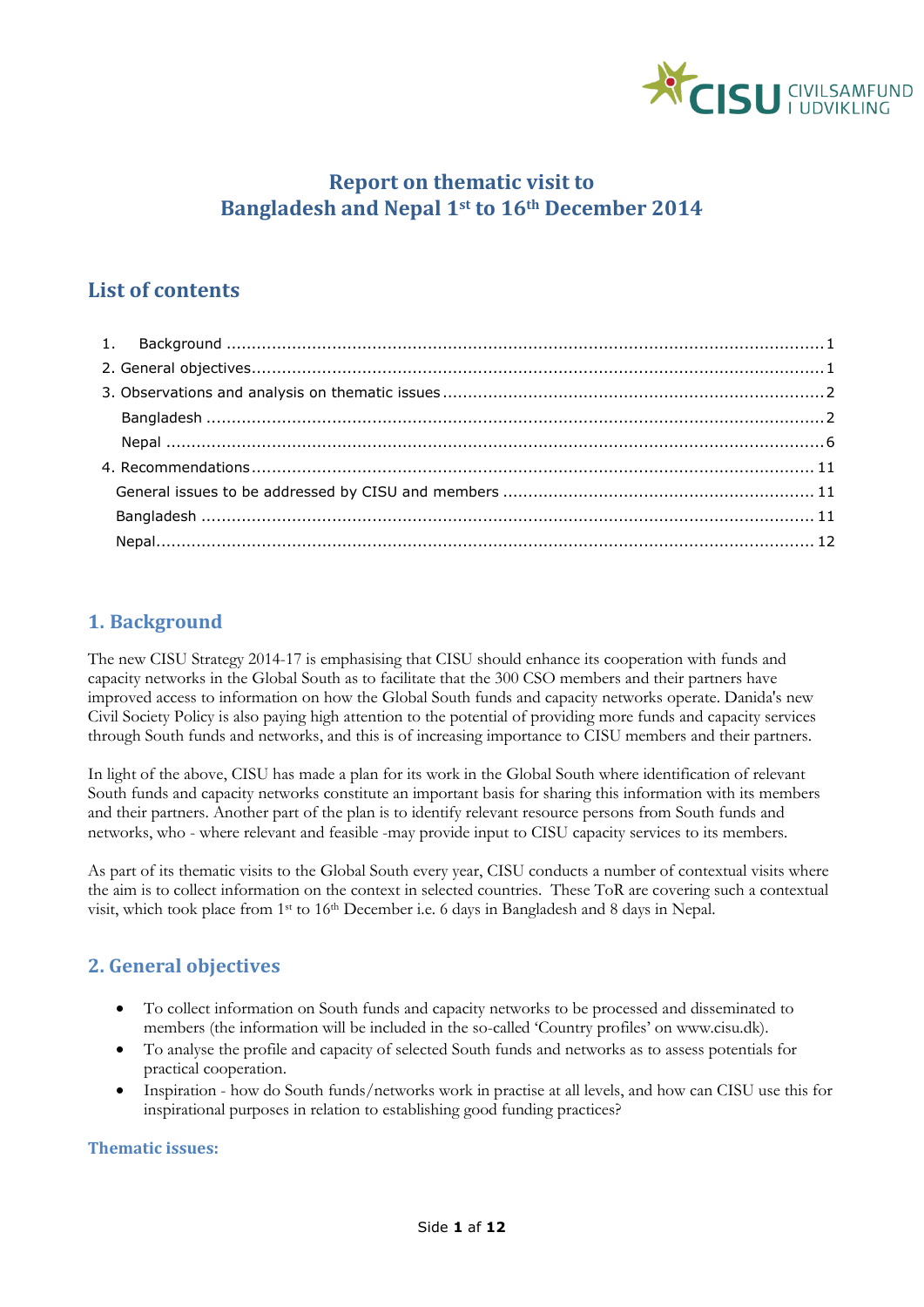

### **Bangladesh:**

The linkage between policy advocacy and funding/capacity building. How does it work? Division of roles and responsibility among funding agency and partners/members.

The focus of the visit was on Manusher Jonno Foundation and PRIP Trust and their partners.

### **Nepal:**

- Identify active and relevant CSO networks and how they tailor their funding mechanism and capacity development activities according to the post conflict context.
- Space for Civil Society in relation to South funds: Do donors leave space for CSOs to hold GO accountable?

The focus of the visit was on the new multi-donor funding mechanism: The Governance Facility and on the EU and CSOs.

# <span id="page-1-0"></span>**3. Observations and analysis on thematic issues**

# <span id="page-1-1"></span>**Bangladesh**

Danish CSO engagement in Bangladesh financed through CISU and DANIDA

- 9 CISU member organisations are active in Bangladesh
- 6 active projects are financed through CISU (Civil Society Fund) with a total volume of app. 15 mio DKK
- 6 finalized projects have been supported with a total amount of app. 2.5 mio DKK
- 5 larger INGO: Danish Family and Planning Association, Save the Children Denmark, DanchurchAid, LO/FTF Council and Danmission are as framework organisations active in Bangladesh and supported directly through DANIDA (DMFA)

#### The Danish Country Policy Paper for Bangladesh and the **inclusion of civil society**

In the Country Policy Paper (CPP) from 2013-2017 it is stated that the overall objectives governing Denmark's engagement in Bangladesh are to:

- 1) Contribute to poverty reduction,
- 2) Promote democracy, human rights, rule of law and good governance
- 3) Promote commercial cooperation and
- 4) Strengthen collaboration on global issues.

The CPP is explicitly mentioning the **involvement of CSO's** in relation to objective 1 in relation to the chapter concerning "Water supply and sanitation" where "Several other development partners and CS provide assistance to this sector" (p. 11) and in relation to objective 2 in the chapter "Support to human Rights and good governance" where "CSO's are crucial to further progress and will continue to constitute an essential part of Danish support...." (p.14)

The CPP announces a shift from "traditional donor-recipient relation to a more balanced relationship with Denmark also pursuing its own interests". In the Objectives of the CPP, the rights-based approaches to ensure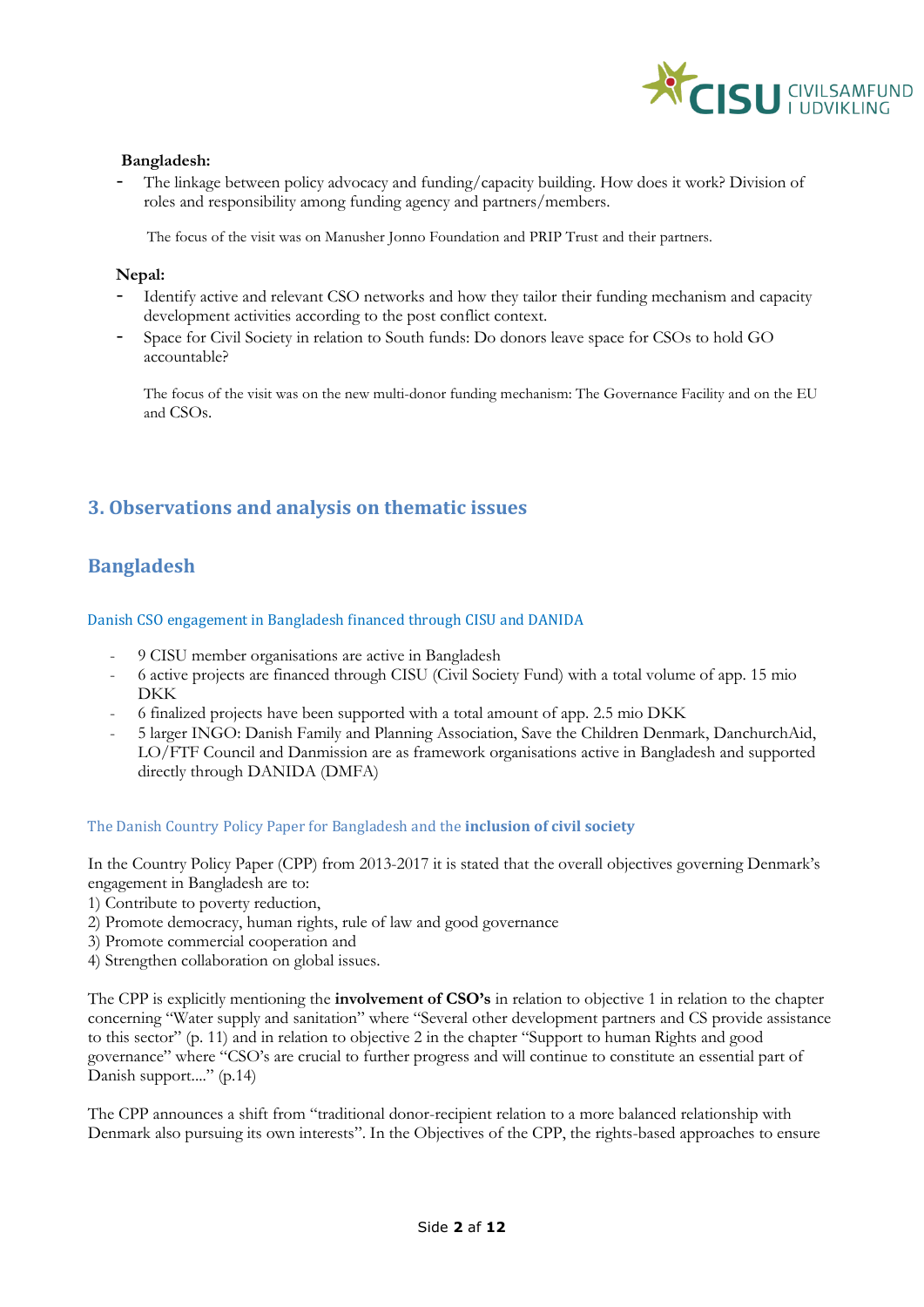

systematic inclusion and empowerment of the most vulnerable groups are highlighted, whether it concerns rights to natural resources, women's rights or to the rights of indigenous people.

During the meeting with the staff from the Danish Embassy, we asked to which extent the CPP was aligned with the Danish Civil Society Policy. The general answer was that a concept paper only allows a limited number of pages and is primarily aligned with 'The Right to better Life'.

Through the **Local Grant Authority**, the Danish Embassy informs that they will "respond quickly to emerging needs" according to the CPP.

## The Context for civil society in Bangladesh

More than 30.000 CSO's are registered in the country with The Social Welfare Council, 1600 with NGO Affairs Bureau (according to PRIP) and 2300 (according to MJF).

All organisations must register with different public authorities depending on different criteria. Furthermore, internationally-funded development activities must be approved by the NGO Affairs Bureau, who has a very negative reputation amongst the CSOs, met. An overview of the different types of registration can be found in a recent paper from Uttara University<sup>1</sup>.

From the point of view of the CSO's met, it is a common characteristic that many especially local organisations use microcredit as a means to ensure financial sustainability.

Another characteristic is that Bangladesh has some enormous national development actors, such as BRAC. They attract donors more easily, and it is often mentioned by visited CSOs that smaller organisations have trouble competing for funding. A general view expressed was that the competition is very tough and that everybody mostly works in isolation.

The EU is mentioned as an increasingly important (and large) donor by Save the Children. A CSO consultation took place in Jan. 2014 as a preparation for a Civil Society Roadmap.

[EU + Future Engagement with Civil Society Organisations \(CSOs\) in Bangladesh: CSOs consultation final workshop](http://eeas.europa.eu/delegations/bangladesh/documents/press_corner/all_news/news/2014/cso_presentation.pptx) [120 KB]

An increasing development issue mentioned by all stakeholders met is the emphasis on local government and its strong need for enhanced capacity. They are not able to implement laws and live up to their responsibilities as duty bearers. An example is the Access to Information Act from 2009 which requires transparency from government about people's rights to services from government. According to the organisations we met, local government at different levels have neither the knowledge nor the capacity to live up the Act. In general, the lack of capacity makes local government a weak partner for local CSOs who are in demand for a more equal counterpart in development. Some organisations have experience with capacitating local government and find that in some places local government is eager to improve its capacity.

#### **Funding mechanisms, capacity development and networks in general**

-

With regards to funding of CSOs, our general observation is that large organisations (like BRAC, Proshika or INGOs), the capital based and those with privileged access to donors, have better access to funding than smaller organisations, especially those based outside of the capital and those unknown to donors. Furthermore, where there are funds channelled to smaller organisations, management companies are often chosen as the channel instead of civil society organisations.

<sup>1</sup>http://www.eajournals.org/wp-content/uploads/Ngo-Laws-In-Bangladesh-The-Need-to-Harmonize.pdf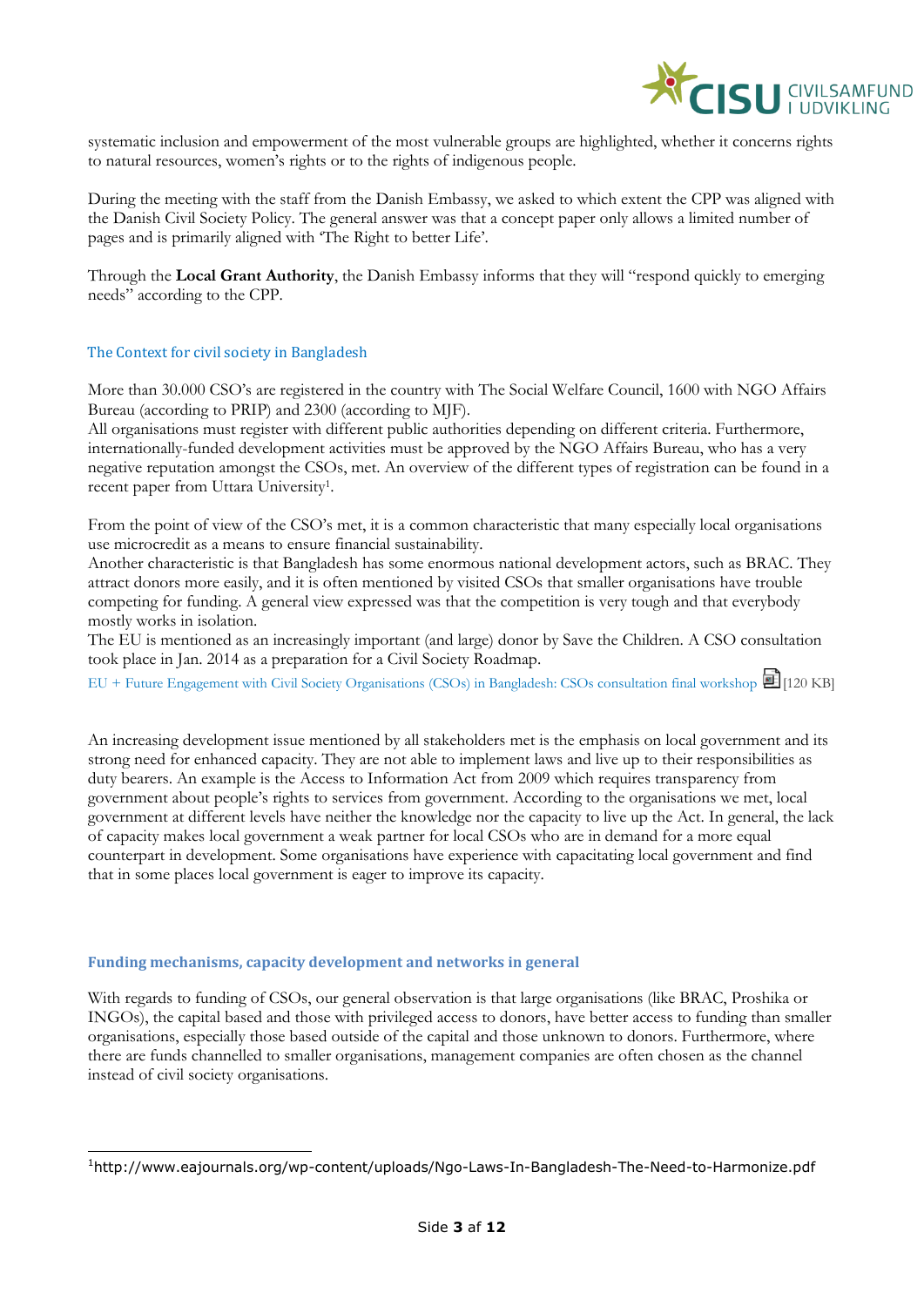

According to the Danish Embassy in Dhaka, in their case, they no longer have the resources to collaborate with smaller or unfamiliar organisations. It requires more effort and manpower than dealing with the large and well known. Therefore, as part of the upcoming CPP for Bangladesh, the Embassy will fund only 4-5 organisations, with all of whom they have longstanding partnerships. They will provide core funding, which is less demanding on the Embassy's part. In this way, the country policy doesn't seem to strive towards the goal of a diversified civil society from the Danish Civil Society Strategy (June 2014)**.**

During this visit, Manusher Jonno Foundation (MJF) has been identified as the primary open funding mechanism for smaller organisations. MJF funds and provides capacity building to carefully selected (national) partner organisations within the themes of human rights and governance. Unfortunately, even here, access is quite limited considering the overall number of CSOs in Bangladesh.

With regard to capacity development, the general observation is that there is access but it is quite expensive. For smaller, local organisations, access depends on the funding they can get to buy training or on partnering with organisations that provide training etc. This could be for example MJF, PRIP Trust or INGOs. PRIP Trust has an excellent reputation as a facilitator of capacity development, especially long-term organisational development.

## **Manusher Jonno Foundation**

Manusher Jonno Foundation was established by CARE in 2002 but obtained its own legal status in 2006. Over the years, MJF has supported 178 partner organisations. In the present funding cycle, MJF have 125 partners. MJF selects partners in a thorough six month process. Among the selection criteria are capacity in financial management and monitoring and others. MJF inform that they cannot take on more partners until 2016, and then the number will depend on their future funding.

MJF partners receive grants based on project proposals and have to participate in compulsory training on financial management. Based on their identified needs, they will also receive training in other areas, e.g. human rights based approach or advocacy. Especially the trainings on financial management and internal governance are mentioned as trademarks of MJF by its partners.

We met with10 MJF-partners in a joint interview. According to them, the main achievement of MJF is building the capacity of its partner organisations to match the level of their aspirations and ideas. MJF sets high standards for the management of the partners and help them live up to these standards in a respectful way. MJF has also opened the eyes of their partners to the role of advocates and human rights defenders and not just service providers.

Most of the CSOs were long-term partners of MJF and have managed to get other funding, e.g. from USAID, CIDA, DFID and the DFID funded Shiree Programme<sup>2</sup> .

MJF also capacitate around 30 non-partner organisations. These organisations have not met the selection criteria to make partners but have shown potential to become eligible for funding from MJF or other donors. 80 % have managed to get funding afterwards.

MJF also plays an **advocacy role** on issues that are identified as relevant and important to all partnerorganisations. MJF mobilizes its partners in campaigns on issues where there's no strong ownership by other organisations. The prime example is the effort to get the Access to Information Act in 2009. MJF played a crucial role in this advocacy work. Sometimes MJF also joins other campaigns on a more equal footing with their partners. But as mentioned by the 'capacity development team' in MJF, it is always a challenge to coordinate very independent CSOs, who in general don't like to be coordinated.

<sup>-</sup><sup>2</sup>http://www.shiree.org/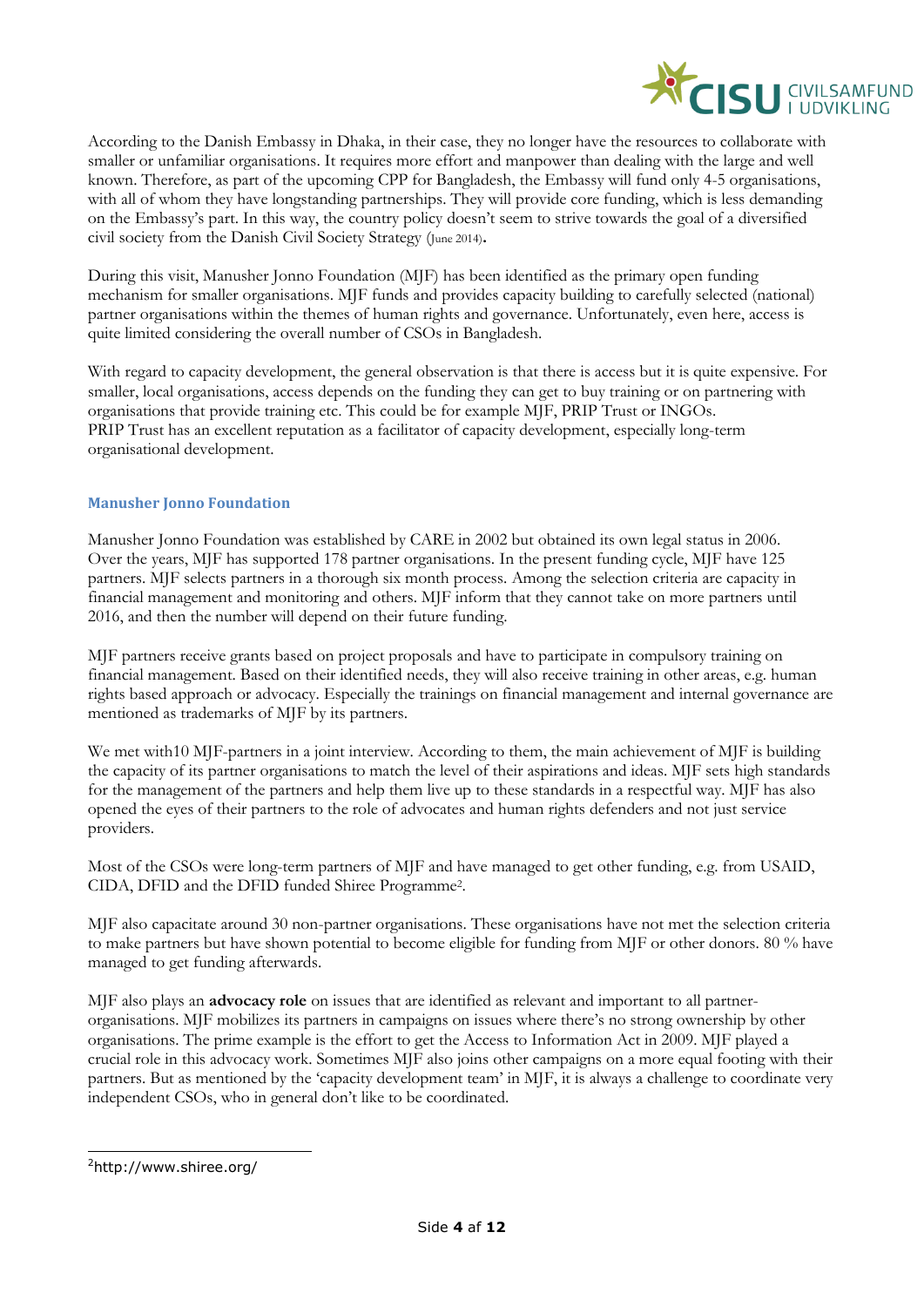

DFID (UK) is the primary donor of MJF but Australian Aid and others have also provided smaller funding. MJF also have some income-generating activities, e.g. training of organisations that are not partners to MJF. Director Shaheen Anan expresses concern about the future funding of MJF and seeks to diversify the funding sources in order to become less dependent on DFID. *With the support from the UK and Australian government*, *Bangladesh has undertaken a programme titled Strengthening Government Social Protection for the Poor (SGSP) for reforming the country's social protection system by enhancing its transparency and accountability. The program will run from 2013 to 2017. Ministry of Finance and six other line Ministries, and UNDP, WFP, WB and MJF are partners in the project*. It is a vulnerable position to have only one major donor. MJF and similar funding mechanisms don't seem to be a priority for donors, even though this would help increase their outreach without having to deal directly with all the grantees.We were not able to learn the reason behind this way of prioritizing. Our observation is that the transaction costs of dealing with outreach and local organisations are held by the grant recipients instead of the donors. Whether transactions costs are smaller this way remains an important question that requires more thorough research. Either way, the capacity and knowledge of the donors will be diminished, which is regretted by several CSOs.

The Danish Embassy spoke very positively of the capacity work and acknowledged the fact that their strategic partners indirectly benefitted from the capacity work of MJF.

#### **PRIP Trust**

PRIP Trust was established in the 1980s by PACT (USA) and is registered as a trust in 1995 with the NGO Affairs Bureau. PRIP has an elected 7 member's board and a 3 director management team and 25 field staff. The purpose of PRIP was to support smaller CSOs to be better able to work with advocacy. At that time, the larger CSOs dominated the joint advocacy efforts. PRIP is not a funding mechanism but a capacity development organisation that builds capacity of both CSOs and local government bodies. Organisations can enter into a tailor-made process of 12 to 18 months, based on self-assessment of the needs for organisational development.This is a very intensive type of capacity development which requires a great deal of dedication from the organisation. If the dedication is there, it will bring ownership to the process and internalisation of learning. Often, the initiative for such a process lies with the donors of the organisation, and the dedication from the organisation itself isn't necessarily there. The interventions must be regarded as their own learning product by the partners themselves. Processes are important and they must be designed according to specific needs and interests of each CSO. PRIP uses baseline data for each capacity area and consensus building is a crosscutting issue throughout the capacity development period.

PRIP has recently finalized a capacity development component of a large **EU-project** called **SMILING**. PRIP provided technical support to improve the implementation of the project and trained 204 smaller organisations in 15 districts. One of the success criteria was to make the CSOs eligible to apply for and get EU or other funding. 60 of them have managed this, which is seen as a major achievement by PRIP.

During a training in 'Local context analysis' with 16 SMILING partners (local CSOs covering the entire country), followed by a meeting with the participants, it became obvious that even though the project has finished, they keep in touch with each other and with PRIP. The hope is to establish a network or platform for local governance with PRIP as the lead organisation. The focus is on vulnerable areas in relation to climate change. It was clear from this meeting that PRIP has a special ability to create a good environment for learning, as it was also pointed out by the Danish Embassy. They create space for smaller and remote CSOs and do follow up through exchange visits and mobilizing in common advocacy work. After group work, the participants came up with a local context assessment matrix. Good (public and CSO) governance is the overall issue and in accordance the issues of climate change, food security and violence against women are developing. One of the approaches that PRIP has been using is the establishing of so-called 'Hubs' in remote areas and 7 issue-based advocacy networks has been running over the years. According to PRIP and partners, the organisational approach is the core competence and has been since the start. There is 'no size fits all' when it comes to capacity development, therefore tailor-made capacity building is designed for each organisation.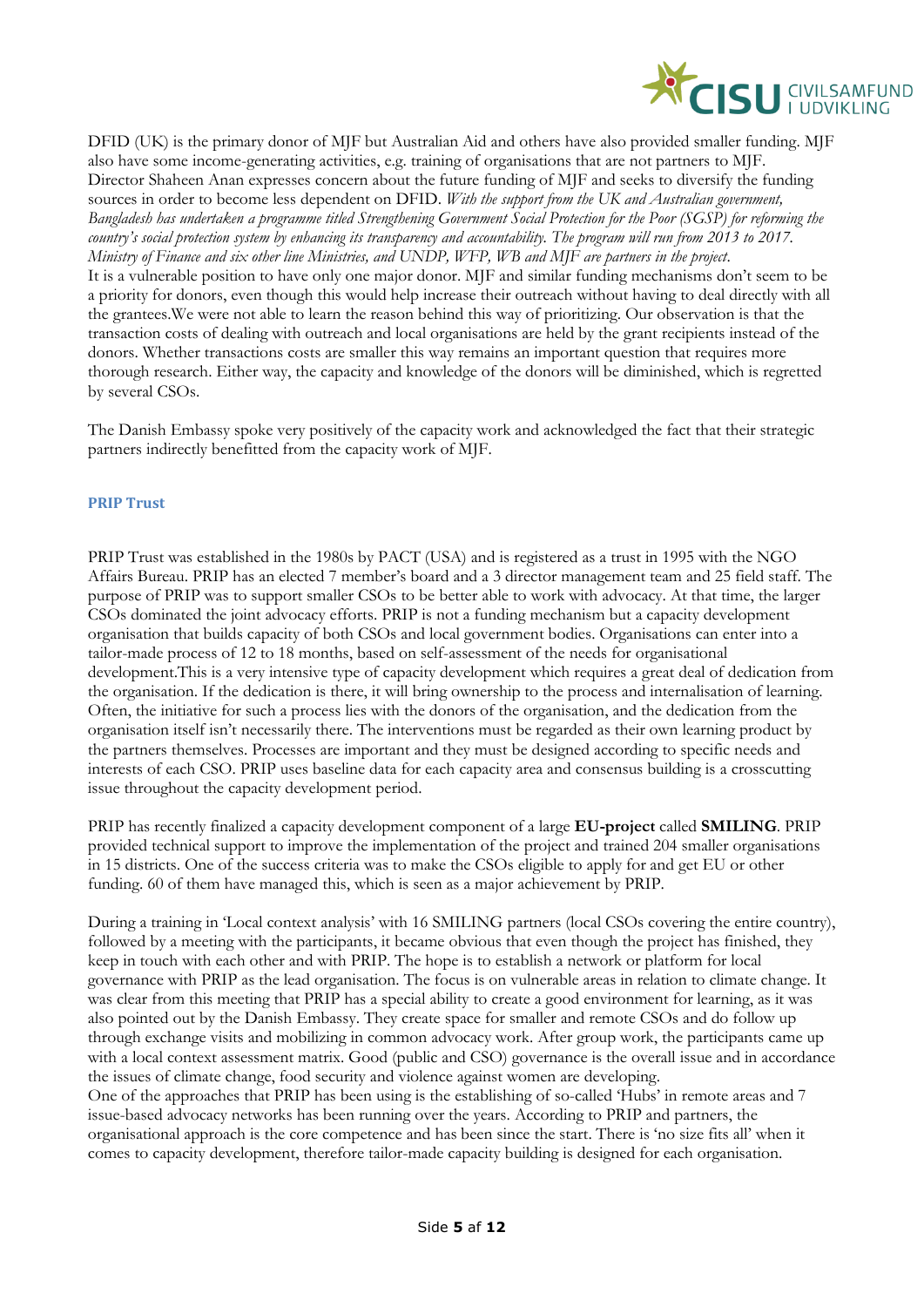

PRIP has had its ups and downs funding- and size wise. Presently, it is supported by Norway (ACD). The Danish Embassy is speaking highly of the capacity work of PRIP, but had to reject an application from them due to a political conflict that took place during the election process in 2003. PRIP themselves regard the rejection as a punishment for their justice work and that they became victims in the highly politicised environment during the election.

PRIP is strongly arguing that local governance is a key issue in Bangladesh at the moment. The work of local CSOs must link to local structures. Since the independence in 1971, the devolution of power from central to local level is crucial. Therefore social accountability is a very central issue, according to PRIP.

Other networks (with or without funding) mentioned during our visit (not visited):

- 1. CAMPE is a CSO network focussing on Primary education see www.campebd.org/
- 2. ADAB A Coordinating body of NGOs in Bangladesh with more than 1000 members according to CSOs met, but has no capacity development. Se[e www.adab.org.bd/](http://www.adab.org.bd/)
- 3. SHIREE www.**[shiree](http://www.shiree.org/)**.org is a DFID funded programme. For more information: INTRAC report: "Study on support to Civil Society through Multi Donor Funds".

# <span id="page-5-0"></span>**Nepal**

### Danish CSO engagement in Nepal financed through CISU and DANIDA

- 30 CISU members are actively involved in development work in Nepal
- 14 ongoing projects are presently funded by the Civil Society Fund (CISU) within a total volume of app.25 mio DKK. Projects are implemented within a broad area from natural resource management, women/gender issues, disability, farming, health and children's rights etc.
- 6 larger INGO are active in Nepal: LO/FTF Council, Danish Family and Planning Association (Sex og Samfund), Danish Red Cross, MS/Action Aid, Dan Church Aid and CARE.

## The Danish Country Policy Paper for Nepal and the **inclusion of civil society**

The Nepal Country Policy Paper from 2013-2017 has two strategic focus areas:

- Peace-building, human rights and democracy, e.g. through support to relevant Peace Trust Fund, relevant national actors working for promoting and strengthening respect for human rights, and to local government and democratic institutions etc.
- Green and inclusive economic growth, e.g. through support to the development of agricultural development chains, rural infrastructure, to improving access to renewable energy in rural areas.

In relation to the **involvement and support to civil society**, the Danish Embassy informs about the recent Multi Donor Pooled Funding initiative, **The Governance Facility** of Denmark, Switzerland and UK that will run from 2014-2018 and which builds on previous experiences from the RDIF (Rights, Democracy and Inclusion Fund) and HRGGP (Human Rights and Good Governance) program. Some of the challenges mentioned by the Embassy is how to ensure the anchoring of the initiative, i.e. how to identify independent profiles among CS and thereby avoid political affiliation. A few cases of Corruption presently running and a lack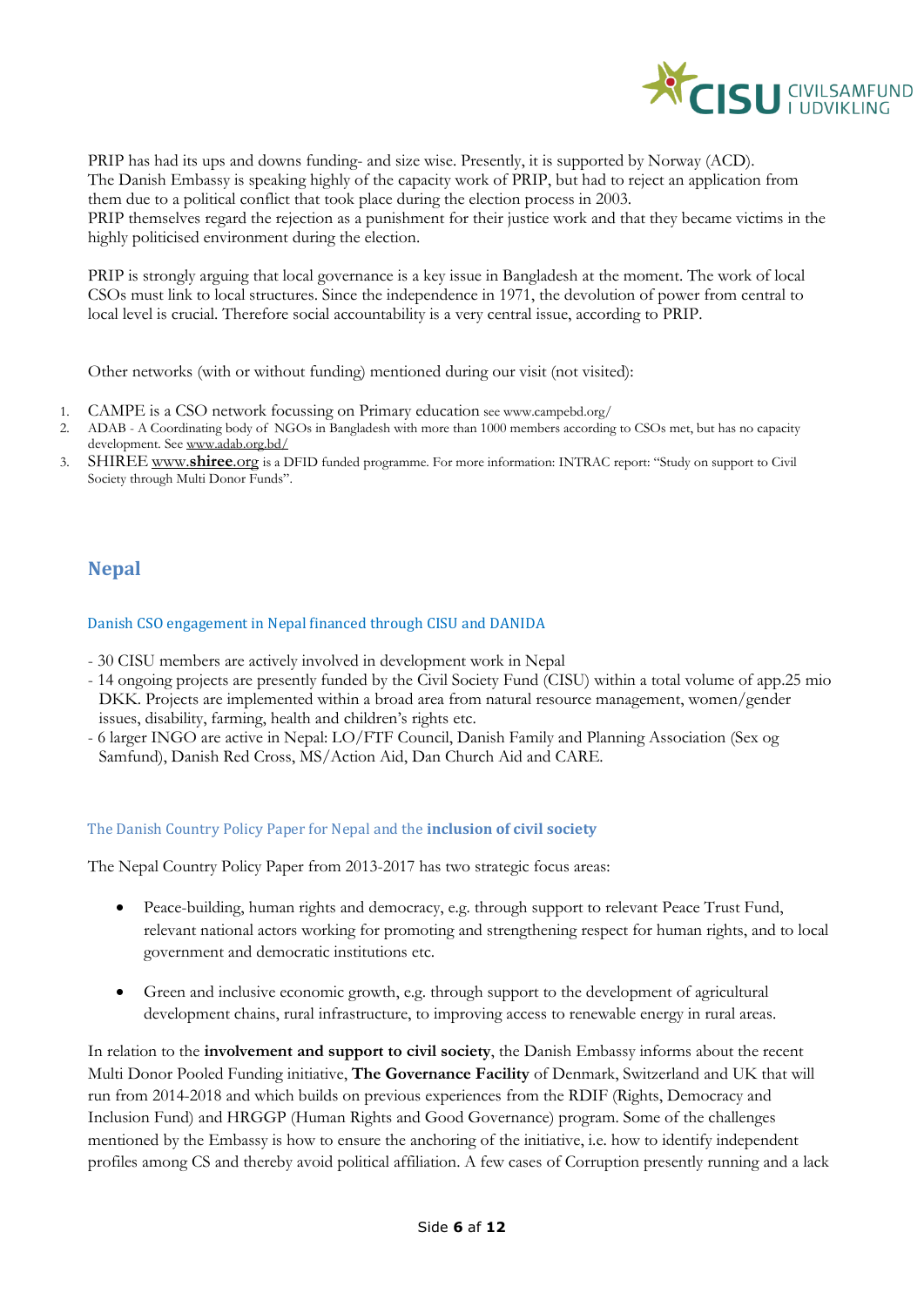

of accountability in general are of central concern. In recent years, education and other social issues have been improving and now the gaps emerging from weak Government structures have to be filled by NGOs, since donors haven't been effective in building up. In this context, the new focus among donors is to apply a Local Governance component, supporting local government structures and thereby ensuring social accountability. Advocacy is characterized as somehow relevant, but it is argued that in the end, poor people need basic services. We didn't/couldn't obtain any information as to what extent the Danish Civil Society Policy has been applied in relation to the CPP and country strategies.

The Danish Embassy informs that due to limited resources they will in future only be supporting the 4-5 CSOs like for example Action Aid, OXFAM, CARE, AIN (an int. alliance consisting of app. 60 INGOs) they have been supporting for the last 25 years. But there have been incidences where the Embassy has turned down proposals from the INGOs due the high administrative costs. The Embassy informs that they have been met by criticism from national CSOs in that respect.

In relation to the active involvement of CS in the development and monitoring of the support to CS, the plan is to conduct biannual meetings with their CS partners.

# **The context for Civil Society in Nepal**

CSOs in Nepal are relatively diverse and reflect the social, economic and political plurality of the country. Since 2008, the number of registered CSOs has increased by over 25% to over 35,000 organisations. There is evidence of a stronger CSO presence and debate at the local level. Although a majority of CSOs continue to be registered in the Kathmandu Valley, some of the Kathmandu organisations are managing to reach more groups and people in remote areas, where in the past their links have been weak. At the same time, CSOs at the community level are playing a greater role, targeting marginalised and excluded groups (women, Dalits, Adibasi /Janajati and youth) while focusing particularly on their rights and increasing their access to the state's resources and services.

The general situation of Nepal is that the country is still struggling to overcome the civil war which ended in 2006 with an agreement of a Comprehensive Peace Accord to be included in a new Constitution, which unfortunately has not yet been agreed upon.

As a consequence, no local elections have taken place in the past 16 years and hence there are no elected duty bearers present at local governance level to be held accountable. This is a major concern for all visited organization and they express deep concern of the high risk of corruption heavily affecting their interventions.

With regard to the general situation of CSO's, we refer to the observations and findings in the CISU, Thematic Learning Visit from February 2013 (link) and to the evaluation of Danish support to civil society, country study Nepal April 2013<sup>3</sup>.

# **Funding mechanisms, capacity development and networks in general**

The Thematic visit has focused on - and will primarily report in relation to the **EU delegations (EUD) and the CSOs** and to the Multi Donor Funding Mechanisms: the '**Governance Facility',** which was launched in December 2014 during our visit.

-

<sup>&</sup>lt;sup>3</sup> Evaluation of Danish Support to Civil Society, Country Study – Nepal, April 2013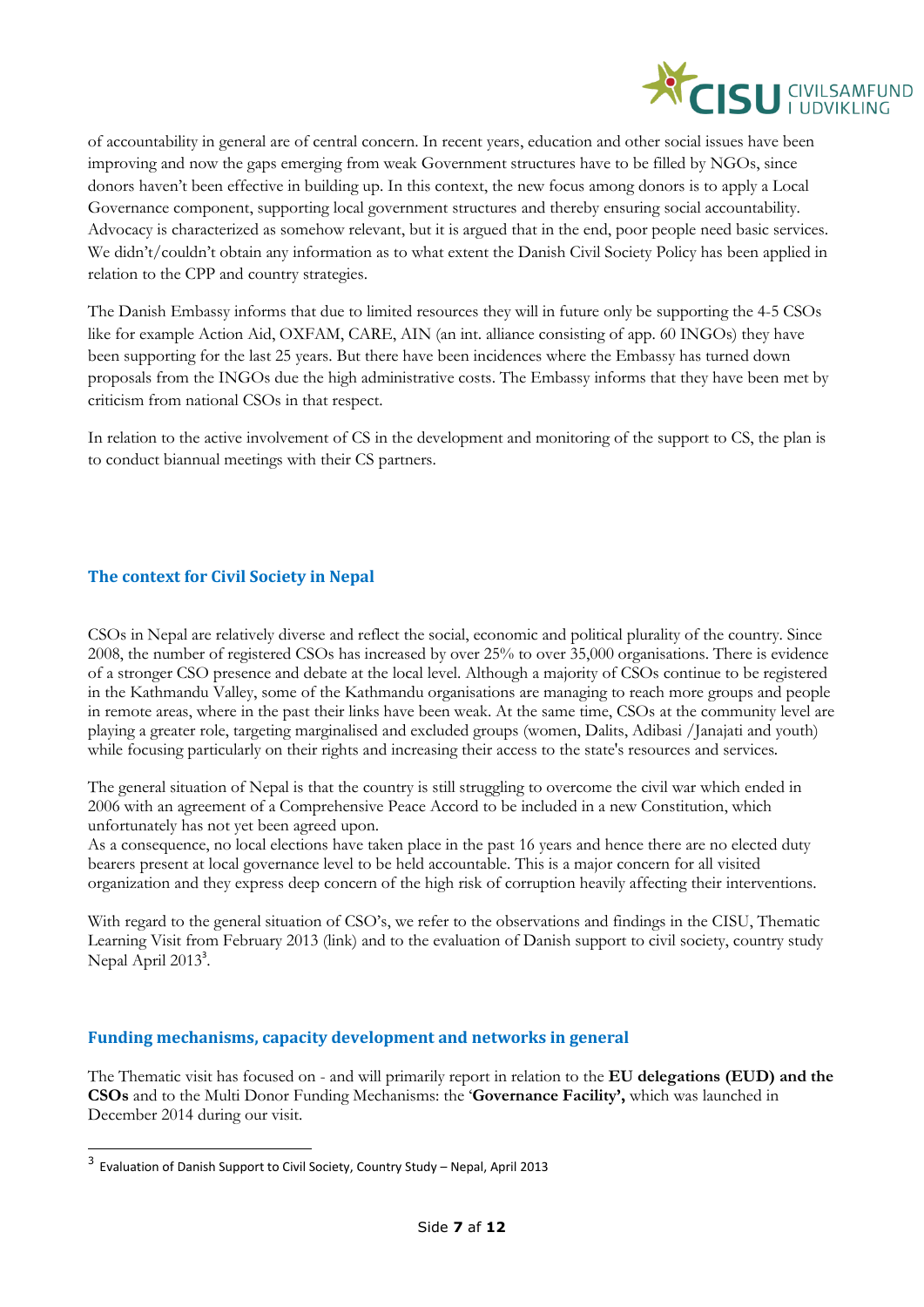

# **Civil society and the EU**

The EU delegation was established in 2009 and has presently a staffing level consisting of 40 persons. The overall **EU Country Strategy Paper (CSP) for Nepal** 2007 – 2013 is promoting a shift from individual rural development projects towards a focus on **three sector programs**: 1) Education, thus supporting the Governments agenda, and ensuring a more systematic approach to 'targeting the poor' and 'sustainability' of results 2) Stability and peace building and 3) Trade facilitation and promotion of trade and economic activities. Human rights, gender, conflict prevention and environment are crosscutting issues.

Annex 2 of the CSP includes a Country diagnosis.

In chapter 1.3 social inclusion is mentioned as a core challenge to Nepal's development agenda. The role and function of CS is not explicitly mentioned or part of the CSP.

The EU supports CS through various programs and with a total of 360 mio Euro from 2014 -2020 through the so-called Multi annual sector programs:

- The European Instrument for Democracy and Human Rights (EIDHR)

- The non-state actors and local authorities (NSA and LA program).

A number of other thematic programs are: Rural Development, Education, Strengthening democracy – decentralization – democratic governance.

According to the EUD, the support has tripled since 2014 and the EU is thus becoming the second largest funding agent in Nepal.

The EUD is presently in a process of developing an **EU CSO Roadmap of Nepal.** 

The first **EU/CSO consultation** took place in August 2014 and the second in December 2014, where we as CISU representatives were invited together with around 50 other CSOs, mainly INGO's, larger national NGO's and various Foundations and Trusts. EUD is hoping to have the CSO Roadmap ready by the end of 2015. The purpose was to collect views and opinions on most relevant priorities for the call for proposal in Nepal in relation to the EU CSO-Local Authorities (LA) thematic program with the amount of 3 mio Euro.

The program is one of the concrete tools to put into practice the new EU policy "the roots of democracy and sustainable development: Europe's Engagement with Civil Society in External Relations". The new policy focus is on empowering primarily local CSOs.

In Nepal, this program has been implemented since 2007 with around 30 projects supported with a total amount of 17 million Euros.

The aim of the program is to enhance CS as key players for development and poverty eradication. The objective of the program is to enhance CSO's and local authorities' contribution to governance as a) Actors in governance and accountability; b) as partners in fostering social development; and c) as key stakeholders in promoting inclusive and sustainable growth.

During the CSO consultation the app. 50 participants were divided into tree sector groups: 1) education, 2) rural development, and 3) democratic governance. Seven questions for group-work were identified. Many key observations and recommendations were identified in the groups and relate to the issues previously raised in CISU reports (link JB report): How can EU better support the capacity constraints of Nepalese CSO's? How can EU better support the capacity of local CSO's? What could be the modalities to reach the small/medium grassroots CSO's?

Lots of capacity constraints were identified at institutional, organisational and technical level. And the capability of how to reach local CBOs and how to address legal constraints in that context was a central concern to the participants. The challenge for EUD of managing to reach out more widely and more locally was considered as central issue to be addressed in future. The EUD promotes the establishment of consortiums among CSO's when applying for proposals. Unfortunately the role and functioning of the consortiums wasn't discussed in the plenary session.

More emphasis should be on internal governance issues of CSOs, on building peoples capacity through civic education, building political leadership and ensuring active citizenship.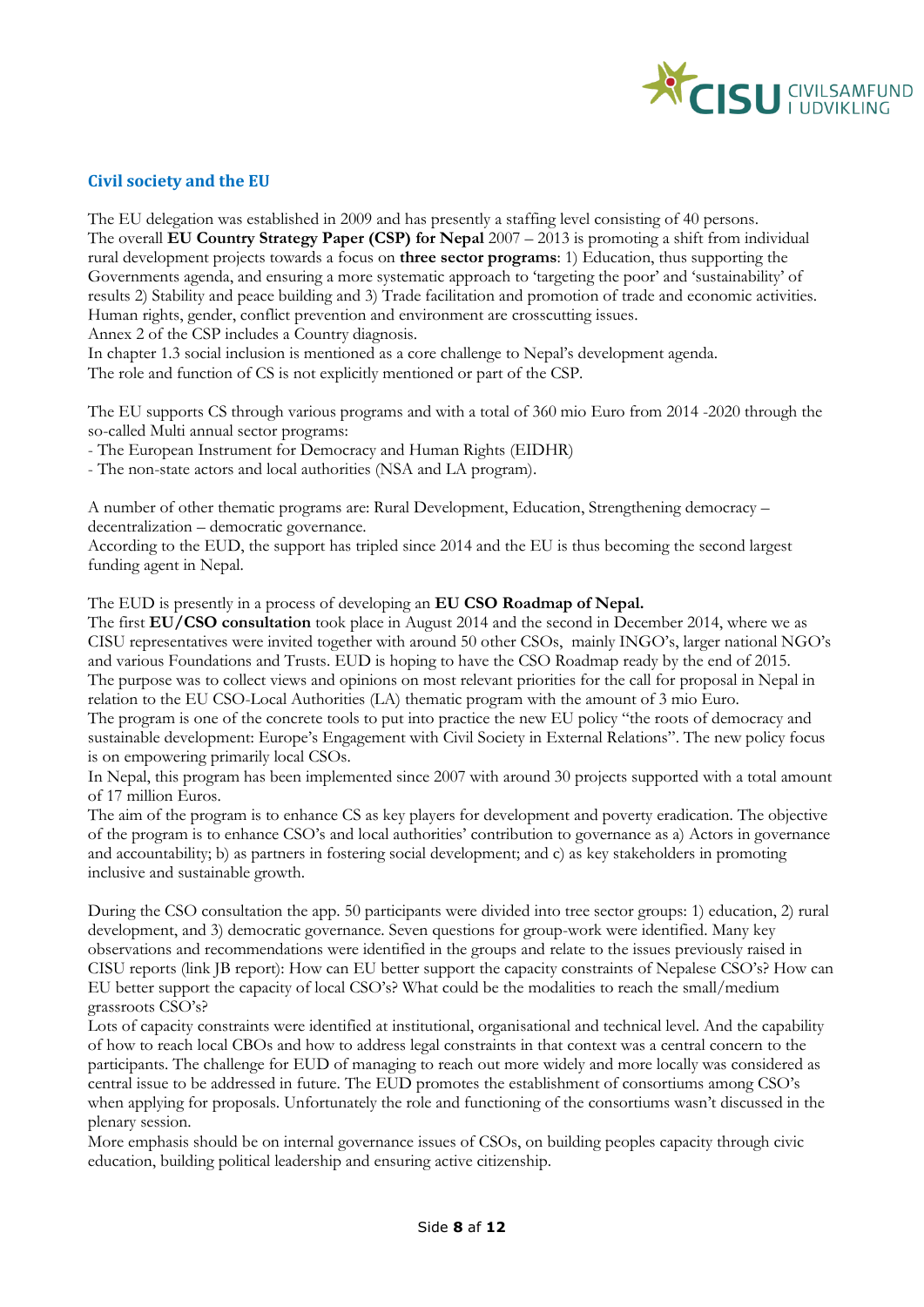

The need for depoliticizing networks and review the criteria for entering into partnerships with local groups, CBOs, and people's organisations were highly recommended by the participants.

The question of how a new federalism of Nepal will affect the perception and the role of CSO's was of major concern, but was not addressed further.

The EUD informed about their principles like competitiveness, transparency and capacity building. They also acknowledged the fact that the CS in Nepal is a big body and were questioning the challenge of how to select CSO's, who to invite, and who to talk to. They have elaborated certain criteria in relation to the support to CSOs: more Nepalese CSOs, more focus on local CSO's and only provide support to INGOs if they can create added value in terms of capacitating their local partners. As questioned by the EUD: Why do INGOs after 10 years still have to capacitate their partners, the EUD asks?

In relation to capacity building, the EUD questioned how they can contribute to that. They had no evidence based research in terms of what had worked previously. But interestingly enough, it was pointed out by EUD as a challenge "that it seems that all the energy among the CSOs is on implementation and very little on own organisational development" and that there is a lack of incentives for capacity development in the design of the funding of programs. In future, internal governance issues, capacity assessment, and capacity plans will be requested to be part of strategic plans.

The call for proposal is a competitive process and first call starts in February 2015 (link)

Looking at the participants list from the consultation, we will question to what extent the 50 representatives from the CS reflects the diversity of national CSO's in Nepal. This was also raised as an issue by several participants during breaks, where they suggested that local (Nepalese speaking) CSOs in future should be able to participate with the support from interpreters. Unfortunately there was no space for a brief evaluation of the consultation.

Another point of concern among the participants was the confusion around the large number of programs and funding options, which is also reflected in a rather inaccessible web page. Finally, the need for follow up on the consultations was requested by many participants.

A general view expressed by the visited CSOs, is that 'on paper' there is options for funding, but in practice the trend is unambiguous; fewer and larger CSOs will get more.

## The Governance Facility

The Governance Facility (GF) is a new initiative of Denmark, Switzerland and UK and was launched during our visit in December 2014. The program aims to enhance democratic governance, peace building, Human Rights and access to justice and is expected to run from 2014-2018. The GF will support GOV institutions, national and international NGO's and other partners to address governance challenges. The GF is about supporting local governance ensuring social accountability. The secretariat of GF explains how they regard CSO's as filling out the gaps of Government. Governance is essential in the present context of Nepal and according to GF staff, the donors are stepping on each other toes to fill in the gap.

The GF will support four components:

- 1) Peace building and democratic development
- 2) Access to justice
- 3) Human Rights promotion and protection
- 4) Voice and accountability

The GF has a Steering Committee consisting of the three donors, with a representative from the Danish Embassy as Chairperson, a small secretariat and an Advisory Board with representatives of GOV of Nepal, National Planning Commission, CS and donors. The Chairperson from the NGO Federation is a member of the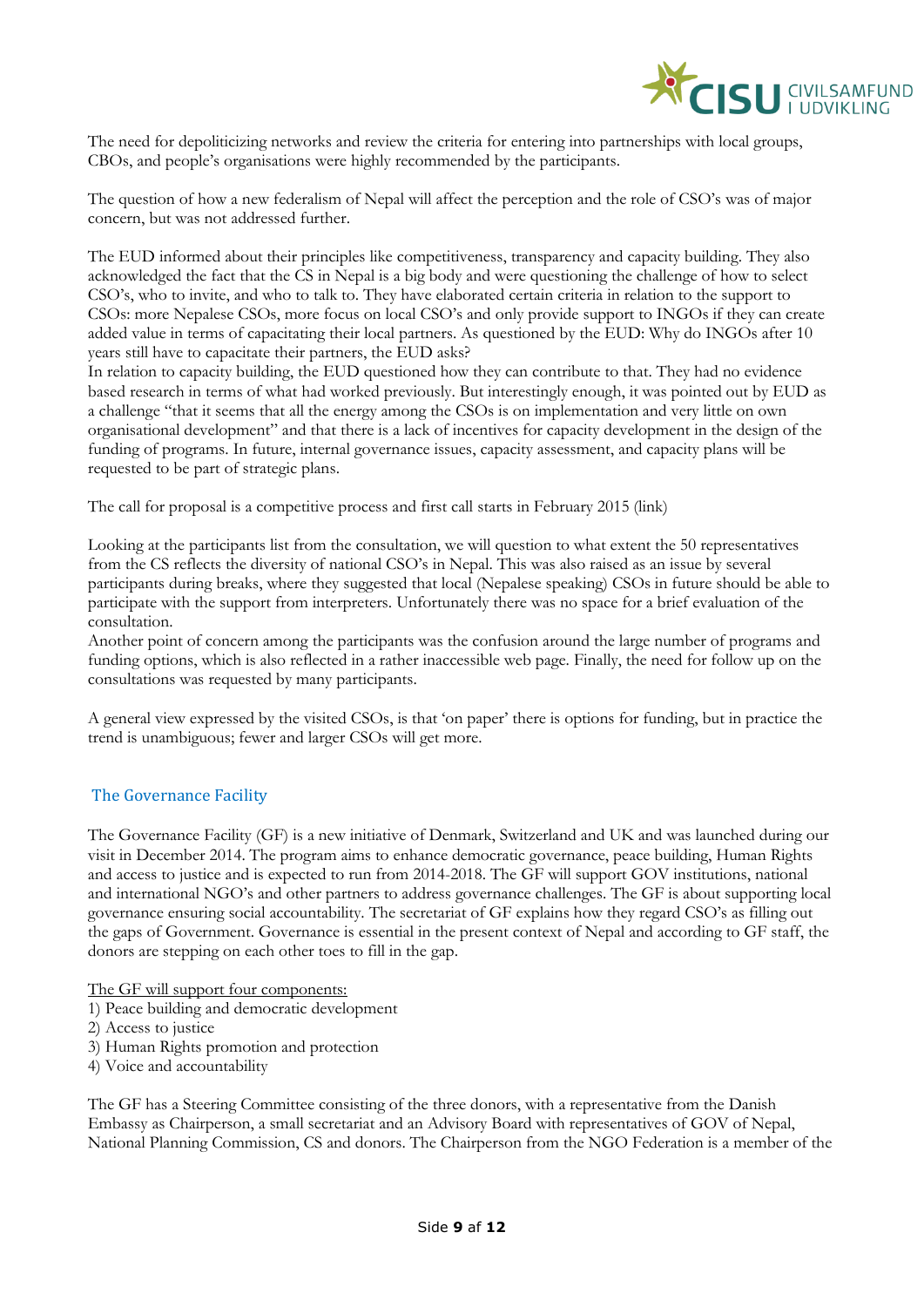

board. Finally a Technical Committee will be established in order to assess the concept notes in collaboration with the Steering Committee.

The GF will seek partners, particular CSOs, through public calls for submitting concept notes under its four program components. If shortlisted, CSOs will be requested to develop a proposal, which will be assessed by the following considerations:

The GF's objectives and output, number, balance and mix of partners desired for each of the components, balance in number of partnerships between GOV and CS, and geographic areas. Finally the GF seeks to focus on management capacity.

The GF provides 7% for administrative costs, and they have been rejecting INGO's due to the huge OH costs. From the representative in the Danish Embassy, it is stated that the assessment of concept notes will focus on the anchoring of interventions, integration, and professionalism as in the case of the EUD.

They will also be looking at the possible political affiliation with political parties, on a big issue like corruption, and (lack of) accountability mechanisms.

First open calls will be expected in Jan. 2015 in relation to the components 2) Access to justice and 3) Human Rights promotion and protection. In March 2015, the calls will be expected in relation to component 1) Peace Building and democratic development and 4) Voice and accountability.

The calls will be announced through newspapers and on [www.gfnepal.org](http://www.gfnepal.org/)

We were informed that one state partner will be identified together with 10 CSO's.

GF Staff states that the real challenge when establishing a MDPFM is to get the partners to balance their different approaches. DFID has a more entrepreneurial view on CSO's and perceive them as subcontractors whereas DANIDA has a CS policy with the objective of developing a CS as a strong and independent partner. But as it is pointed out, GF should be seen as a funding mechanism where donors harmonize with GOV and each other.

## **GF and the support for capacity development**

The process of proposal writing will include some technical guidance notes. And through an individual assessment of the proposals, they will identify the capacity needs. The general capacity needs will be covered as part of the budget, and the CSO's will find relevant suppliers by themselves. But as GF staff points out; GF should be seen as a funding mechanism where donors harmonizes with GOV

and each other.

When questioning the GF strategy on how to ensure the reach out to local based CSOs, the good experiences and evaluation of the RDIF fund was mentioned by the GF staff themselves. But as the staff concluded: we have to go for the 'possible practice' and not the best practice.

In the end, we are measured on to what extent we are able to use the resources**.**

## The NGO Federation

The NGO Federation (link) was established in 1991 and has 8-10 staff members at central level and 7 project staff in the 7 district chapters. It now has 5600 paying members and an elected board consisting of 31 board members. They have established so-called district chapters in 7 districts out of 75, where a lot of capacity building is taking place.

The board members are being used as resource persons in relation to capacity building activities in the district, but have no funding provision. Our aim is to ensure policy influence at local level, and we have achieved that 24 local CS representatives are represented in the Agricultural and Education Committees. At central level, we focus on the national planning commission and relevant ministries.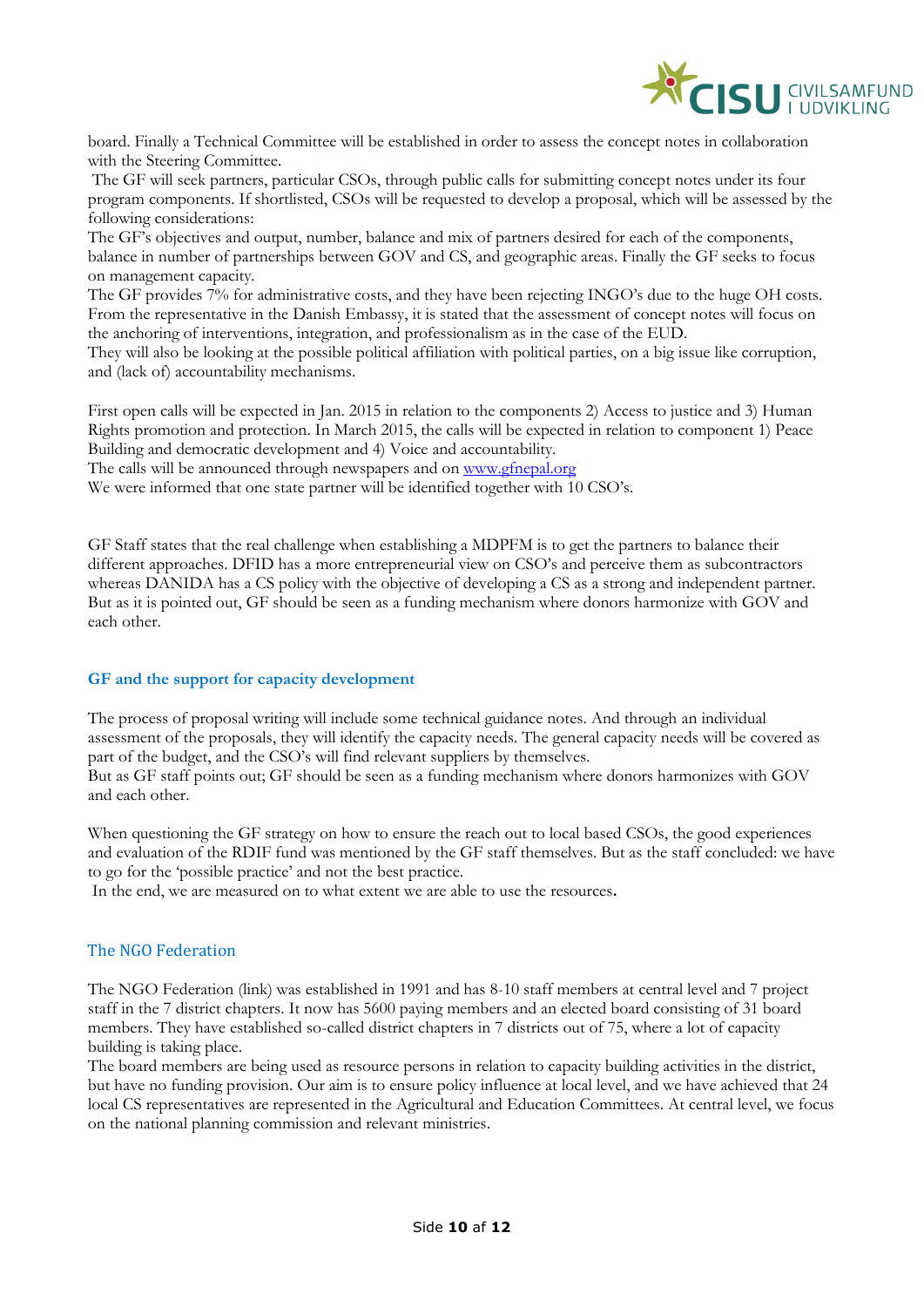

Some of the advocacy issues that NGO Federation has been taking up is the Governments attempt to take provision of VAT from the CSO's. We have been arguing that since CSO's are NOT businesses they should not be VAT-registered businesses.

We are also lobbying the EU in order to put pressure on the GOV for giving space to civil society. Now the CS picture has changed in Nepal, we see less party affiliation among CSO's and more willingness to do voluntary work at local level.

The lobby work concerning more outreach and national ownership in relation to the establishment and governance of MDPFM's has been a central issue for the NGO Federation. And positions and articles on their web page are very much in line with those of CISU through the capacity development work in the Professional Panel (Fagligt Fokus).

All of the visited Kathmandu-based CSO's were members of the NGO Federation, but it was not clear to us, if and how they benefitted from their membership. All of them had very little knowledge of what their role and work was about and didn't consider them very relevant for their performance as CSO's.

The NGO Federation is presently supported by Switzerland and Finland.

# <span id="page-10-0"></span>**4. Recommendations**

### <span id="page-10-1"></span>**General issues to be addressed by CISU and members**

- CISU should continuously stress the necessity of the implementation of the Danish Civil Society Policy towards Danida and the Danish embassies. Especially with regard to achieving the goal of a strong *and*  diversified civil society. The Bangladesh CPP and Nepalese CPP and their selection of civil society partners do not seem to strive towards this goal. The annual or bi-annual dialogue sessions at the Embassy could address this relevant issue for an overall discussion and plan of action.
- CISU and members should consider the possibility of establishing 'country-groups' and use these for elaborating participatory 'Country profiles' in order to provide input to DMFA Embassies and EU country policies and strategies. It seems there is a wide-open - and non-utilized space for influence with regard to CS influence, especially at the dialogue sessions/meetings at embassies and in the process of developing the EU Civil Society Roadmaps through the EUD and CSO consultations.
- CISU should investigate/innovate to which extent the CSR's can promote and support the capacity development of consortiums in order for local CSOs to get access to funding as well as to capacity development. Should CISU develop a Position Paper on: 'The access to funding and capacity development for all'?
- Monitor where there actually is a trend of Multi Donor Pooled Funds. It doesn't seem to be a trend in Bangladesh. Monitor the rise - and fall? of this trend. Maybe this work will be relevant for CONCORD DK?

## <span id="page-10-2"></span>**Bangladesh**

- Practical cooperation with MJF and PRIP is a relevant basis for mutually beneficial partnerships.
- MJF, especially cooperation and sharing regarding:
	- o Selection criteria to get funding. What should be the minimum requirements and how to support smaller CSOs that are not eligible?
	- o How to mobilize members/partners in joint advocacy activities? And how to ensure equal ownership in advocacy efforts? What role does capacity building play in this?
	- o Training manuals and other guidelines, particularly on financial management